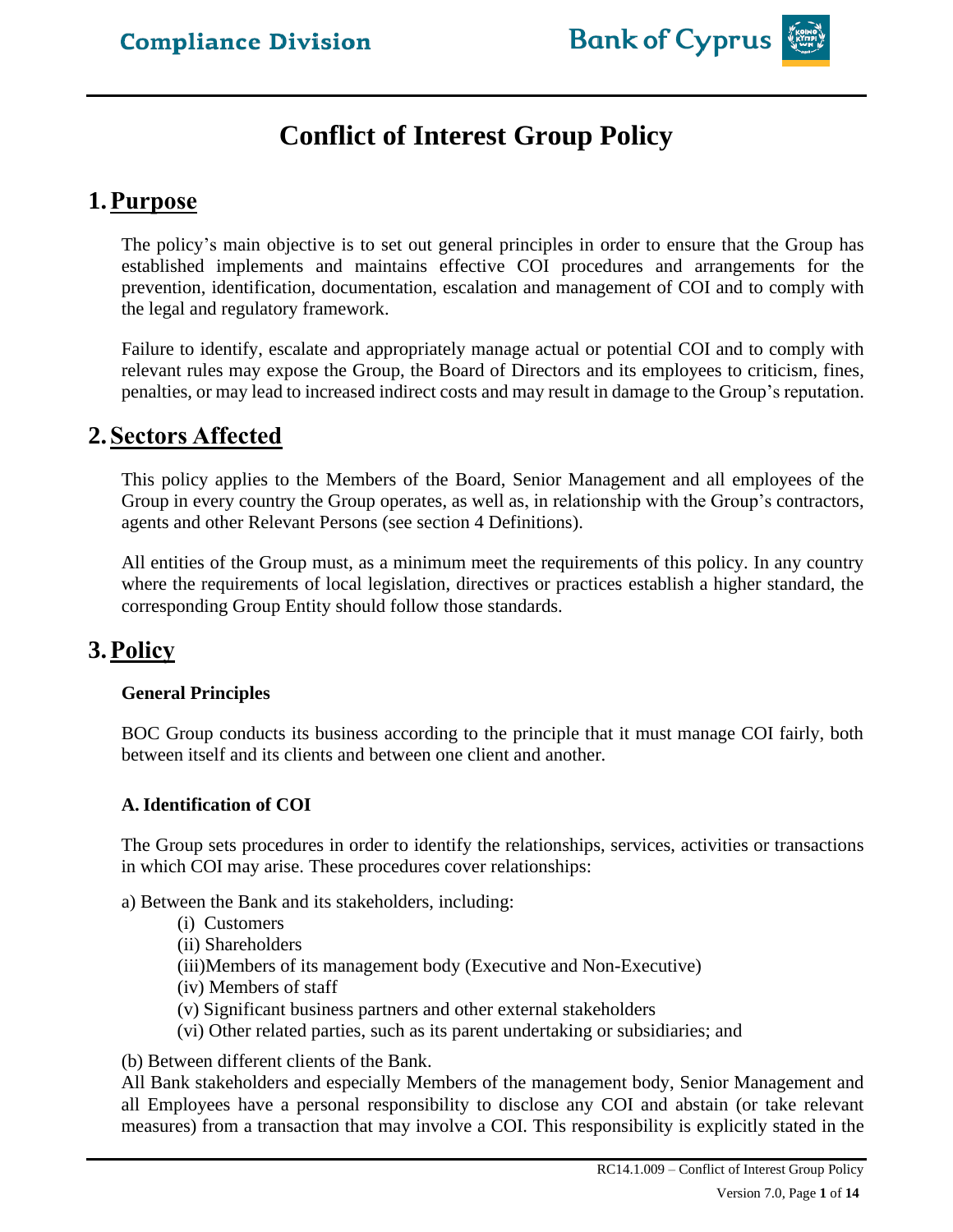

Code of Conduct (part of the Employee Handbook), the Board Manual and other agreements with various stakeholders, service providers, suppliers etc.

#### **B. Examples of COI**

Within a financial institution COI may arise in a variety of situations. Possible areas include:

- Portfolio management
- Investment services
- Corporate banking
- Personal accounts
- Loan Restructuring
- Sale of Loans

A non-exhaustive list of common types of what may be considered as COI can be found in *Appendix A*:

# **C. Managing COI**

All COI should be managed pro-actively, promptly and fairly. As a minimum the following organizational, procedural and administrative arrangements should be adopted to prevent, identify or manage COI:

# **I. Corporate Governance**

The Bank maintains a corporate governance framework aligned with international standards and legal requirements. This is achieved through well defined, transparent and consistent lines of responsibility and authority limits and clear reporting lines which are documented in the Board Manual and its appendices.

All members of the management body and other obliged persons will be asked to self-assess each year and submit their questionnaire to Compliance Division which will then carry out its own assessment before submitting a report to the NCGC. (See Managing COI procedure attached as *Appendix C.)*

# **II. Executive/ Operational Bank Committees**

All members of the Executive and other internal Committees must disclose any COI and abstain from participating in the decision-making or from voting on any matter where they may have a COI

(a) Prior to the commencement of any meeting of such committees the acting chairperson of the meeting is required to read all items on the agenda and request that each participant, including himself/herself and the members of such committees, states clearly whether there is an interest or a COI or a potential COI and if so to take all relevant measures to mitigate the possibility of crystallization of any such potential COI.

(b) Any member of these Committees should make sure that he/she strictly adheres to the provisions of this Policy and declares such a perceived/potential conflict when discussing an item coming from his/her direct RRD sector. At the same time, the secretary of any of these Committee should assess, and the Chairperson of the Committee should ensure / decide, depending on the cases to be discussed and the risk that each case entails (monetary or not), whether, to the best of their knowledge, the presence of a member may constitute a potential or perceived COI due to their role and should take relevant mitigating measures. i.e. if a COI is identified for an item on the agenda then the member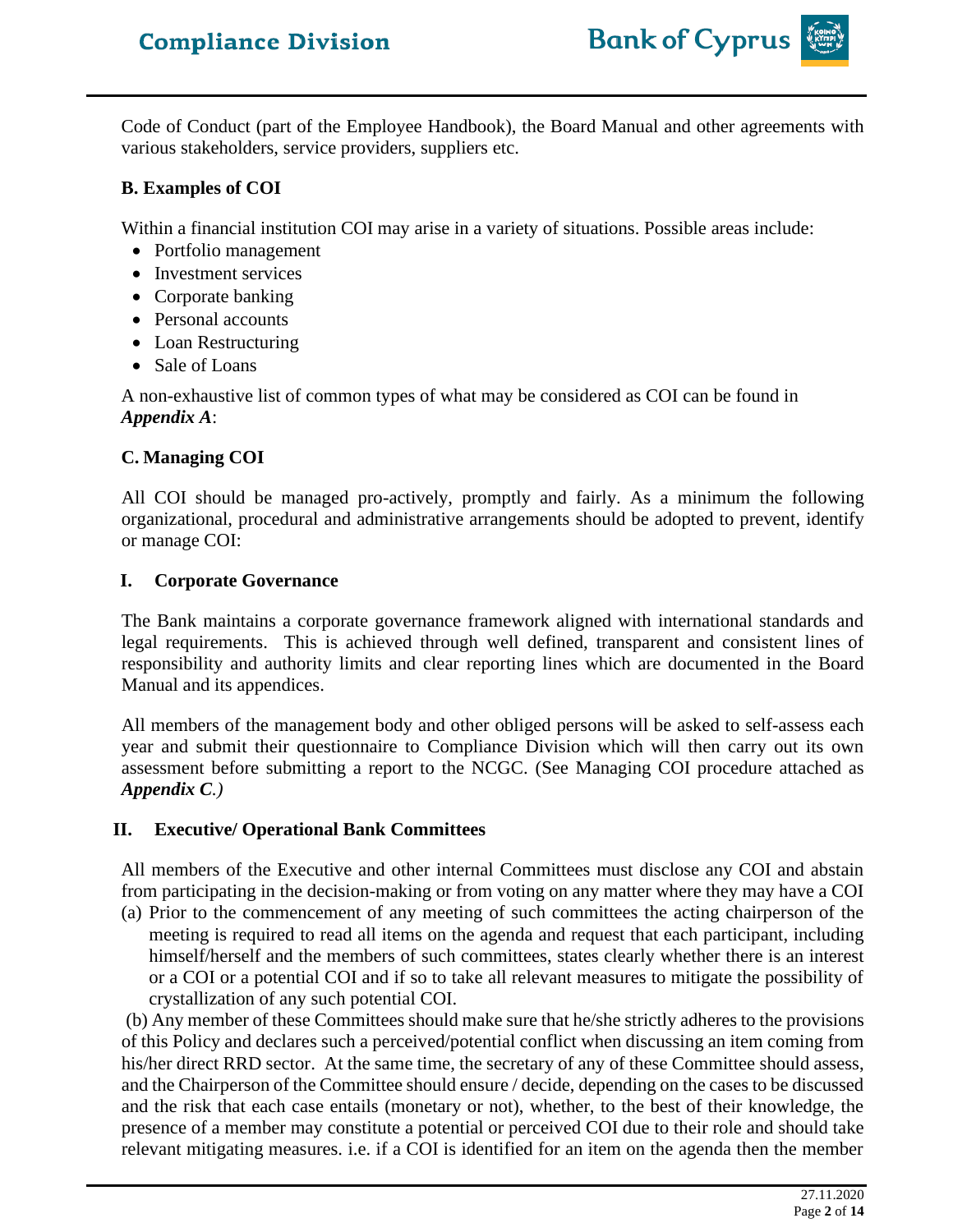

involved must leave the room without participating in the discussion and the voting for that particular item either in person or via proxy.

In the case of Credit Committees and the ADC:

- i) any representative of a Line requesting the restructuring of a loan, can only present the case without participating in the voting process either in person or via proxy.
- ii) If a Committee member was involved in the original approval process of a loan and this loan was subsequently brought to the Credit Committee for any form of restructuring, then this member is not conflicted provided a) he or she declares their original involvement and that they have no interest or COI and b) the Credit Committee at the time of original approval followed proper governance and conducted proper analysis of the case.
- iii) A Committee member who was in the original Committee that approved the loan and is also a Committee member reviewing a subsequent restructuring of the same loan, is not conflicted provided a) he or she declares their original involvement and that they have no interest or COI and b) the Credit Committee at the time of original approval, followed proper governance and conducted proper analysis of the case.

(c) In the case of a single approving authority then any subsequent restructuring should be approved by a different authority.

The above should be recorded in the respective meeting minutes.

#### **III. Group entities**

Appropriate controls are in place to identify and manage COI among Group entities and other business entities related to the Group. Additionally, periodic reviews are performed on the adequacy of the system of internal controls.

The Group considers and balances the interests of all of the subsidiaries, assessing how these interests contribute to the common purpose and interests of the Group as a whole.

#### **IV. Independence, separate supervision and distinction of operations**

The Group operates a clear structural segregation of business divisions and legal entities to allow for the independent running of businesses and takes organizational measures to ensure separate supervision and distinction of its employees' operations in order to avoid possible COI.

Each business division reports to a Director on the Executive Committee who is responsible for overseeing and managing the business division.

The Bank also operates an internal control system underpinned by the Three Lines of Defense. Business lines are the first line of defense. Risk Management and Compliance functions are the second line of defense. the Internal Audit function which provides a level of independent assurance that the risk management and internal control framework is working as designed is the third line of defense.

#### **V. Information Barriers and Chinese Walls**

The Group respects the confidentiality of information about its clients and complies with all applicable laws with respect to the handling of the information. Access to confidential information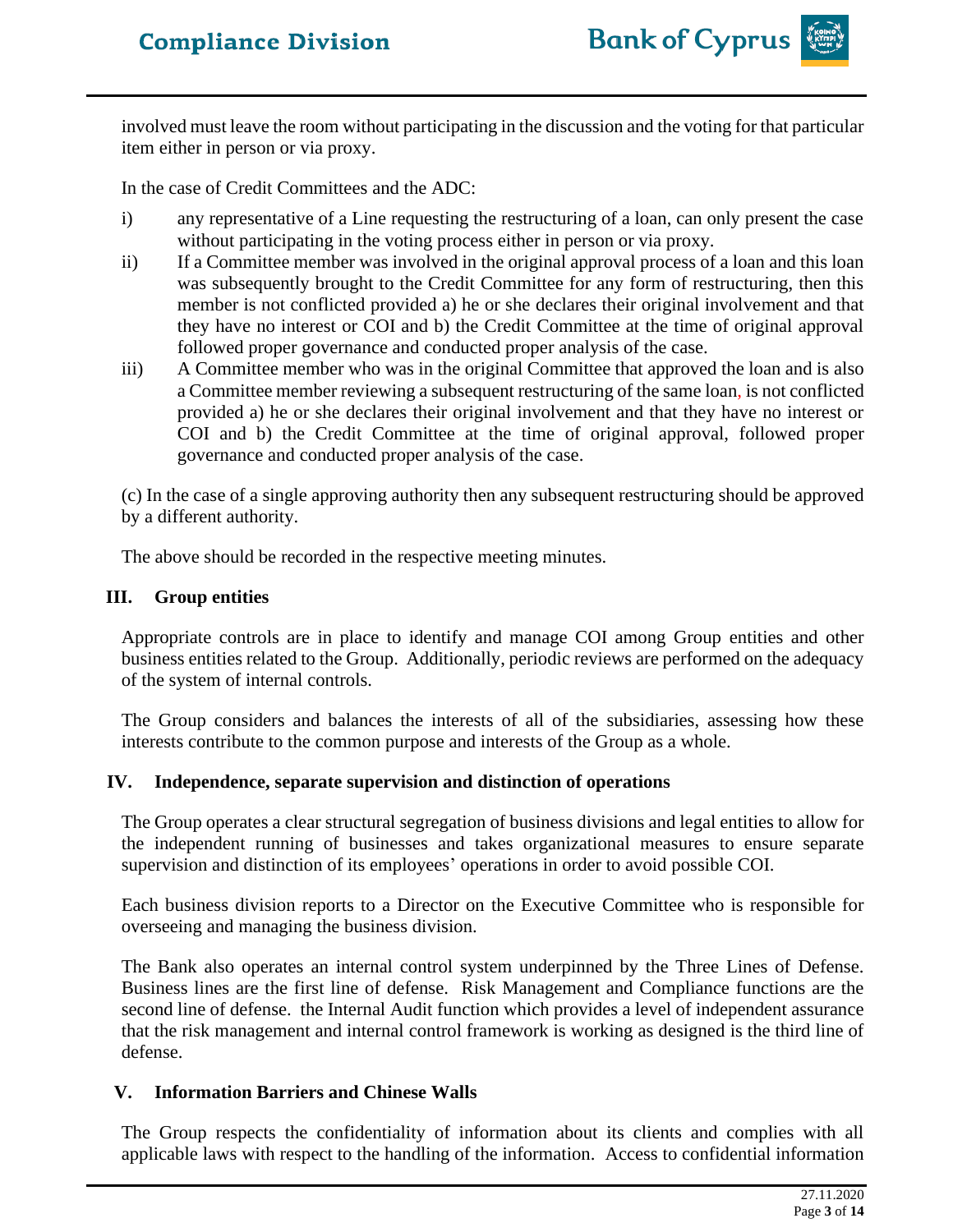

is restricted to those who "need to know" and is consistent with the legitimate interest of a client or the Bank.

The Group maintains information barriers also known as "Chinese Walls". Chinese Walls are put in place to restrict information flows between different areas of the Bank. The application of Chinese Walls provides the Group and its employees with the possibility to offer clients services without being affected by other information possessed by the Group which could result in COI that may harm the interest of a client.

#### **VI. Inducements and Research independence**

This policy should be read together with MiFID Conflicts of Interest Policy where inducements and research may create COI.

Research publications /recommendations are internally distributed exclusively at the same time as they are distributed to the clients.

#### **VII. Relevant persons**

An approval process is in place to identify and manage cross-board memberships and outside business interests of Relevant Persons.

Relevant Persons may be asked to step aside from working on a specific transaction or participating in the management of a COI, where necessary.

Relevant Persons are subject to personal account transaction rules; the following rules apply with regard to the personal transactions of the Relevant Persons:

- Every Relevant Person is aware of the restrictions on personal transactions, and of the measures established,
- The Group is informed promptly of any personal transaction entered into by a Relevant Person,
- A record is kept of the personal transaction notified to the Group or identified by it, including any authorization or prohibition in connection with such a transaction,
- Proper measures are in place to ensure compliance with relevant market abuse obligations in relation to all financial instruments for which the Bank is an issuer.

A Relevant Person cannot:

- Enter into a Personal Transaction which meets at least one of the following criteria:
	- (i) that person is prohibited from entering into it under the Market Abuse regulatory framework,
	- (ii) it involves the misuse or improper disclosure of confidential information
	- (iii) it conflicts or is likely to conflict with an obligation of the Group under the Market in Financial Instruments Directive (MiFID, Directive 2014/65/EU).
- Advise or procure any other person to enter into a transaction in financial instruments which, if it was a personal transaction of the relevant person, would be forbidden.
- Disclose any information or opinion to any other person if the Relevant Person knows that the other person, will or would be likely to take either of the following steps: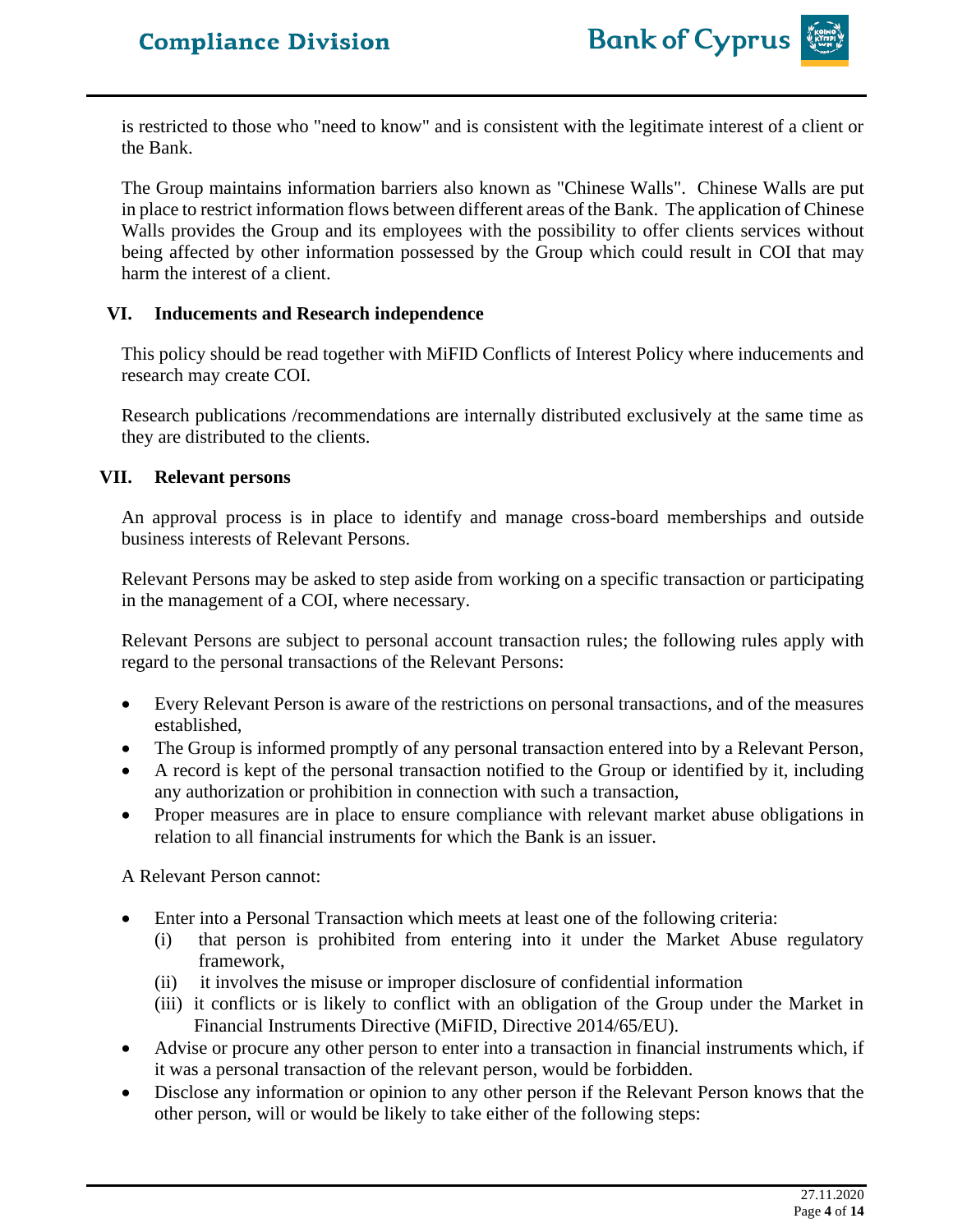

- (i) Enter into a transaction in financial instruments, which if a personal transaction of the Relevant Person would be forbidden under the applicable legislation,
- (ii) Advise or procure another person to enter into such a transaction.

#### **VIII. Group-Wide Dealing Policy**

All Directors and Employees:

- Can engage in financial instrument transactions, given that they fall within the context of so long as they are allowed by the legislative and regulatory framework, as well as professional ethics and comply with the Group-Wide Dealing policy and relevant Group policies and procedures.
- Must not deal in any BOC securities if they are in possession of inside information relating, directly or indirectly to BOC securities and/or securities of the Group's customers, and which, if they were made public, would be likely to have a significant effect on the prices of these securities.
- Must seek approval from the Group CEO before executing a transaction by filling in the appropriate form, as per the BOC Dealing Code.
- Must not unlawfully disclose any confidential information about the Group or other group of companies, except where they are required to do so as part of their employment or duties

#### **IX. Vendors**

The Bank's Procurement policy governs the management of relationships with vendors and all employees are expected to comply with it

The Bank ensures there are arrangements in place that prevent persons who are active outside the Group from having inappropriate influence within the Group regarding conflicting activities.

All persons are expected to recognize when they have, potentially have, or could be perceived as having, a COI. All persons should consult the Bank if in doubt about what circumstances might create a COI.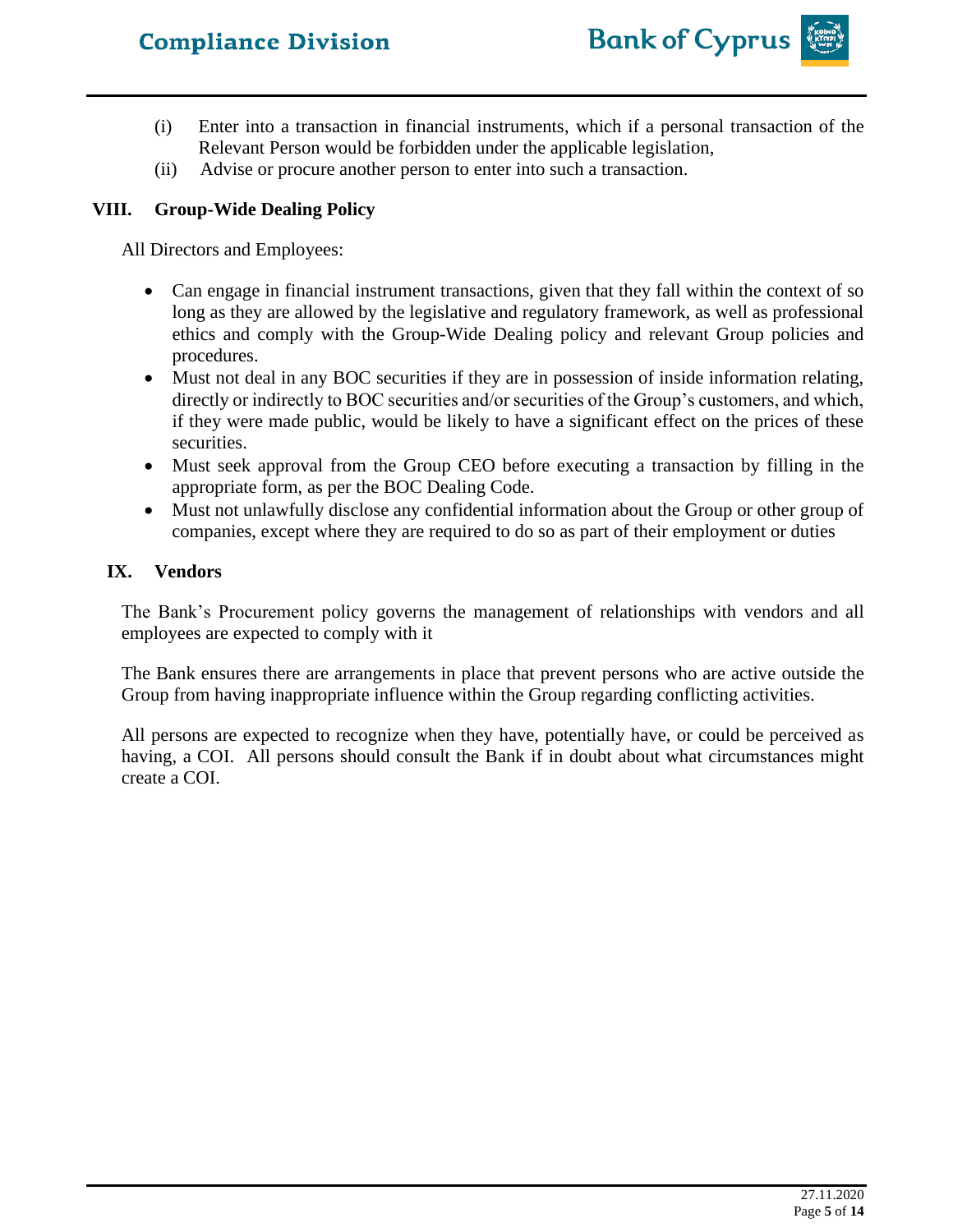

# **X. COI and Outsourcing**

The Bank exercises appropriate due diligence when selecting outsourcing service providers which includes:

- The identification of any COI or potential COI due to the fact that the outsourcing service provider constitutes a group of connected persons with:
	- ➢ Any member of the Group's senior management or management body
	- $\triangleright$  The Bank's external auditors or
	- $\triangleright$  The Bank's external legal advisors

# **XI. Sale of Loans**

The Bank should establish appropriate measures to ensure that all possible COI that may arise from the sale of loan process are properly identified and managed. This entails the proper identification and management of all possible COI risks during the negotiations, before the agreement, during the process of transfer of accounts, resources etc. as well as after the completion of the agreement. Such additional procedures should include:

- i. All sale of loan transactions are required to be conducted at arm's length, all internal control procedures to fully apply to these transactions, binding and relevant approvals from the Management Body to be obtained etc.
- ii. Members of the Management Body or Senior Staff should refrain from holding directorships or other executive positions in institutions connected with the buyer. All cases should be identified and properly managed and should be handled at Management Body level e.g. if an exception is required.
- iii. When the Bank takes the decision to initiate a sale of loan transaction a proper project governance structure should be established taking into account all the provisions of this policy. This should include:
	- •A steering committee to be established in the context of the required confidentiality and all members should declare possible or actual COI and record them in the respective meeting minutes. External or conflicted persons (i.e. persons that have declared a COI) should not be permanent members of the committee and should participate only by invitation.
	- •A COI registry of all possible COI relating to the specific sale of loan transaction should be maintained in the required confidence and with relevant measures and controls in place.
- iv. Before a contract is signed and during the negotiations of the contract with a third party possible conflicts should be examined and all parties should have the responsibility to declare possible/ potential or actual COI to the other party. This obligation should be reflected in the clauses of all contractual agreements such as the sale agreement and the NDA agreements as well as in the after sale services agreement if such agreement will exist.
- v. When the buyer or potential buyer wishes to contract with sub–contractors (consultants, auditors, lawyers etc.) the consent of the Bank as to the contractors selected maybe necessary to avoid possible conflicts. Also access to confidential privileged information to such parties should be given with care and extra due diligence and relevant market abuse Bank policy procedures should be followed.
- vi. In cases that there is an agreement for the operation of the accounts post sale, measures should be in place to manage COI of sub-participation accounts and anticompetitive process and communications should be strictly avoided.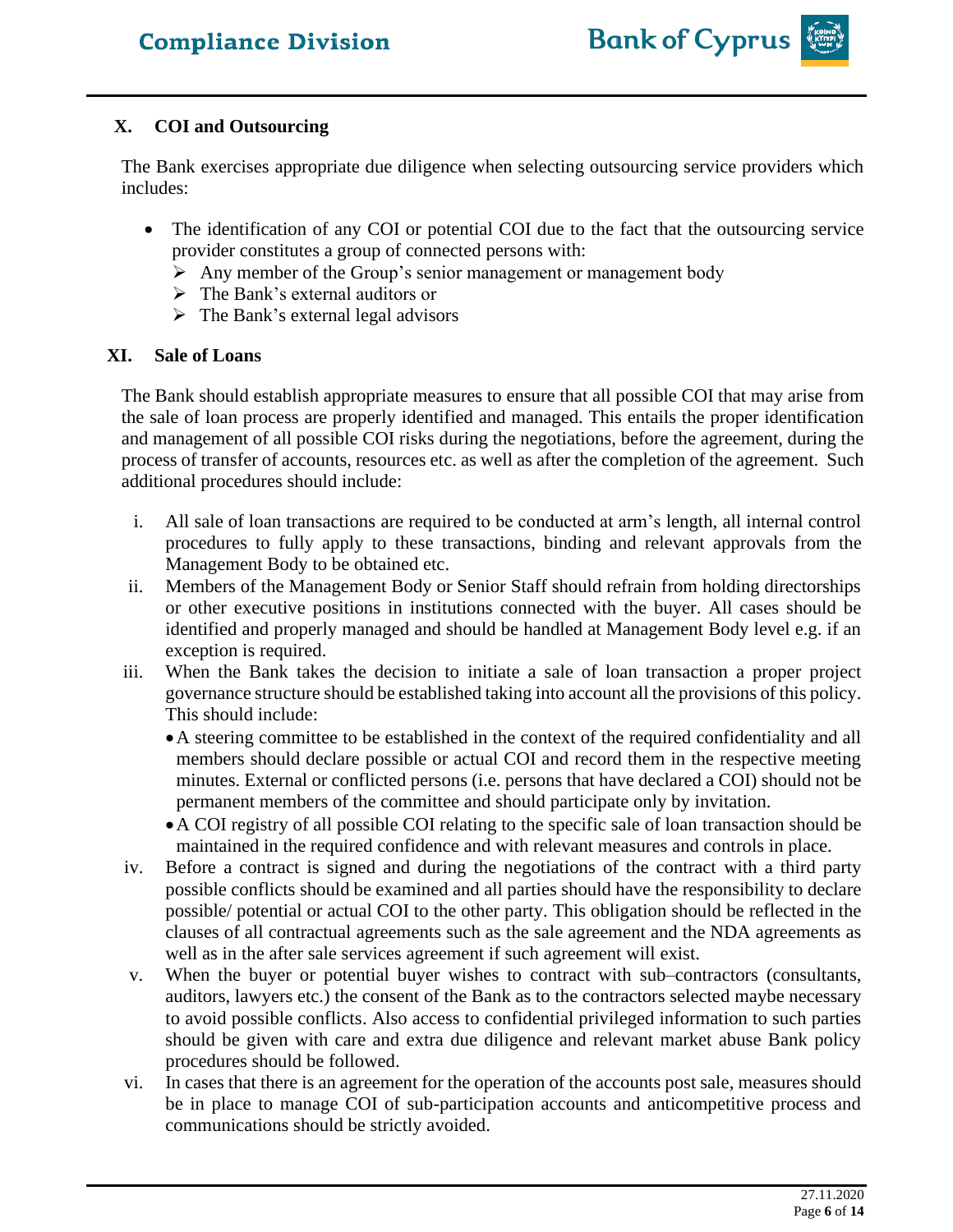- vii. In cases where the gradual transfer of a portfolio involves also the transfer of human resources, robust COI measures and a proper governance framework will be put in place aiming at the early identification and mitigation of obvious, perceived or potential conflicts of interest. The framework will be decided based on the circumstances of each case but, in general, it is expected to include measures such as the application of cooling period, signing of NDAs etc.
- viii. In cases where the sale of loans agreement provides for a potential temporary transfer of a member of staff, measures as described in section XIV of this policy in relation to past relationships should apply.

# **XII. COI at the Management Body**

Members of the management body must act in the best interest of the Group and must ensure that transactions between the Bank and/or other Group entities are generally undertaken only on an arm's length basis.

- A Procedure has been set whereby all Members of the management body provide annually, a self-assessment to Compliance which then carries out its own assessment to ensure all COI are identified and all relevant guidelines/compliance requirements of the regulatory framework applicable to the territories that the Group operates are taken into account.
- A review and consent process is in place which the Members of the management body must follow before they engage in certain activities such as serving on another entity's management body, to ensure such new engagement would not create a COI.
- Members of the management body should refrain from holding directorships in competing institutions, unless they are within institutions that belong to the same institutional protection scheme, as referred to in Article 113(7) of Regulation (EU) No 575/2013 (and subsequent amendments), credit institutions permanently affiliated to a central body, as referred to in Article 10 of Regulation (EU) No 575/2013, or institutions within the scope of prudential consolidation.
- Members must disclose any COI and abstain from participating in the decision-making or in voting on any matter where they may have a COI. (a) Prior to the commencement of any meeting, the acting chairperson of the meeting is required to read all items on the agenda and request that each participant, including himself/herself, states clearly for each item on the agenda states clearly whether there is an interest or a COI or a potential interest or COI or not. (b) If a COI is identified for an item of the agenda, then the member involved must leave the room without participating in the discussion and in the voting for that particular item, either in person or via proxy. (c) The same procedure applies for other /ad hoc issues.
- Adequate procedures should be established for transactions with related parties, (e.g. requiring transactions to be conducted at arm's length, requiring that all relevant internal control procedures fully apply to such transactions, requiring binding consultative advice from independent members of the management body, requiring the approval by shareholders of the most relevant transactions and limiting exposure to such transactions).

# **XIII. Shareholders**

Transactions or arrangements entered into between the Bank and material shareholders of the Bank need to be made on an independent arms-length basis, and in compliance with applicable rules.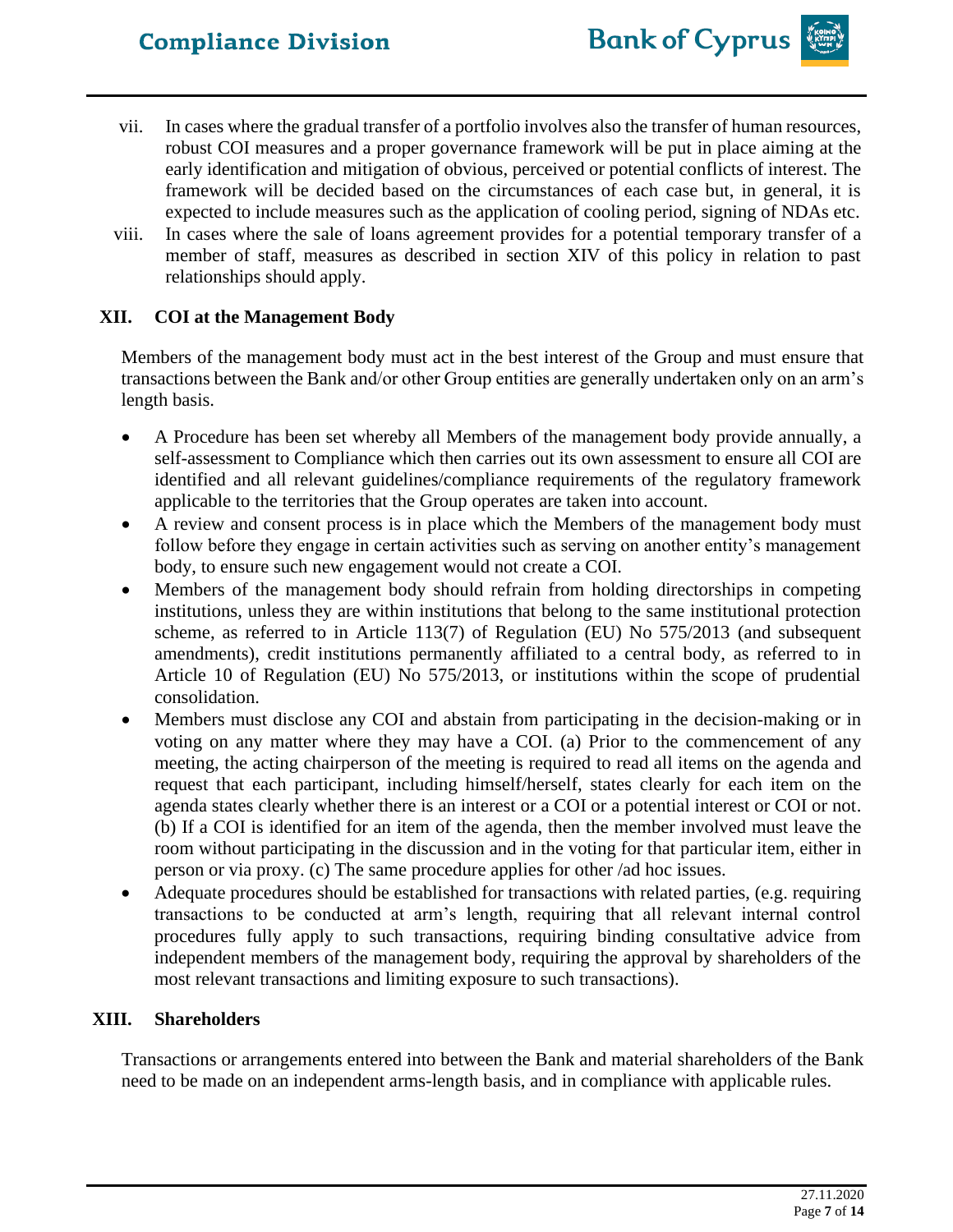

#### **XIV. All Employees**

Employees are responsible for identifying and managing COI on an ongoing basis and the Bank requires that all employees:

- i. Comply with this policy, rules and other applicable policies and procedures relating to the identification, documentation, escalation and management of COI.
- ii. Act with integrity and exercise good judgement and discretion in line with the Code of Conduct.
- iii. Avoid situations giving rise to COI wherever possible and not allow:
	- personal financial interest;
	- Family Members or Close Personal Relationships;
	- previous, current or potential future involvement (whether at the Bank or externally) in an activity or endeavour; or
	- different roles and responsibilities at the Bank,

to compromise or otherwise call into question their judgement, ability to act objectively or properly discharge their duties and responsibilities owed to the Bank and/or clients, or otherwise give rise to the risk of reputational damage to the Bank including the risk of the appearance of impropriety around the manner in which business is awarded to or by the Bank or of the Bank having obtained an improper advantage or treatment.

- iv. Immediately notify their supervisor and/or Compliance of the existence and general nature of an actual or potential conflict of interest.
- v. COI may arise not only from present but also from past personal or professional relationships. Where COI arise, the Group should assess their materiality and decide on and implement appropriate mitigating measures. COI that may result from past relationships should be reported for a period of three years if these may potentially have an impact on staff's behavior and participation in decision-making.

#### **XV. Refusal to provide a service/disclosure to Clients**

Where the Group cannot prevent or successfully manage a COI situation:

(a) It is possible that the Group will refuse to provide the requested service or

(b) Where confidentiality considerations permit, will disclose the general nature and/or sources of COI as well as the risks to the client before undertaking the business. The disclosure should be sufficiently detailed to enable the client to make an informed decision and the client's consent must be obtained in writing.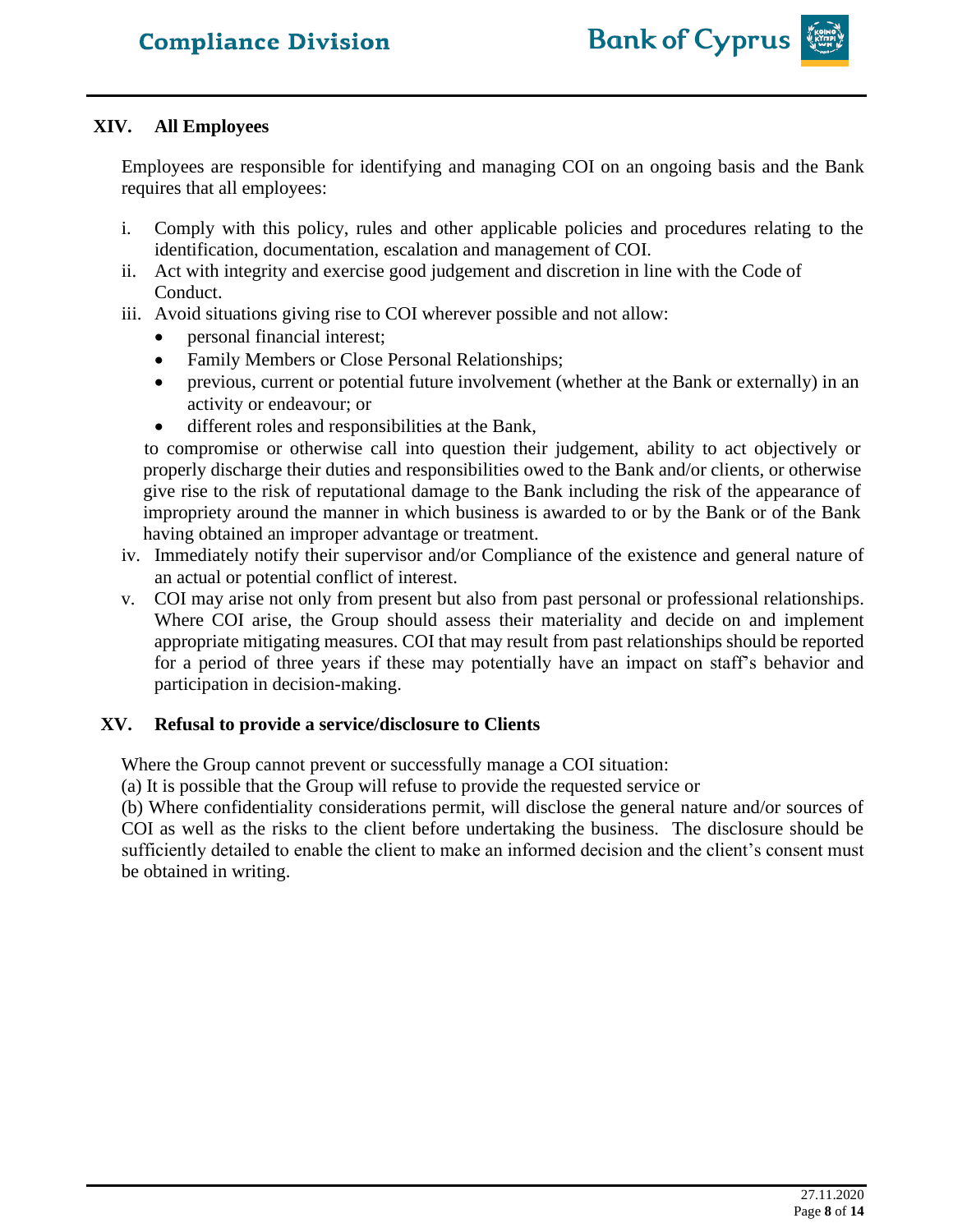#### **XVI. Gifts and personal benefits**

The accepting and offering of gifts and other personal benefits is regulated by the relevant policies and procedures of the Bank (Code of Conduct & Anti-Bribery policy). Members of staff are allowed to accept gifts of small value as per circular OE148. A gift registry should be maintained at local level and all gifts received and offered irrespective of amount should be registered.

#### **XVII. Training and Communication**

The Group provides constant training and information in relation to matters of COI in order to build awareness around COI and develop the knowledge and understanding of employees and promote a culture of transparency.

#### **XVIII. Remuneration Policies**

The Bank recognizes that remuneration is a factor that may influence the conduct of Employees. The Bank has in place remuneration policies and procedures which set out appropriate governance to prevent remuneration structures which may incentivize an Employee to act contrary to their responsibilities, regulatory requirements or the Bank's Code of Conduct. Remuneration policies for Group employees prohibit situations that will give or potentially could give rise to COI, e.g. profit share, success fees etc.

#### **D. COI Registry**

The Group maintains a register of the activities carried out by the Group which have given or could give rise to a COI as per circular OE.148. The information contained within the Banks Conflicts of Interest Register facilitates the effective identification, escalation and management of potential conflicts of interest and provides a basis for accountability and monitoring implementation of the policy.

#### **E. Implementation Procedures**

In addition to this Group policy, every entity of the Group should draft and implement specific procedures/manuals for the implementation of this policy.

# **F. Reviews**

There is a periodic review of the adequacy of the Bank's systems and controls in relation to COI.

# **G. Reporting**

COI arise all the time, and there are many "grey areas" where it is often hard to discern whether there is a real or potential COI. The appearance or perception by others of a COI can often be as detrimental as a COI. It is therefore important that Group Employees be alert to situations that could lead to COI. Promptly disclosing and dealing with any conflict is critical to avoiding potentially serious consequences for the effectiveness and integrity of the Group. It should be emphasised that even if in doubt the possibility of a COI should be reported.

The Group encourages its employees to report any activity that may violate this policy. If any member of staff becomes aware that a conduct which has taken place is in breach of the provisions of this policy, they have a duty to report it. Any such incidents should be reported to a Supervisor/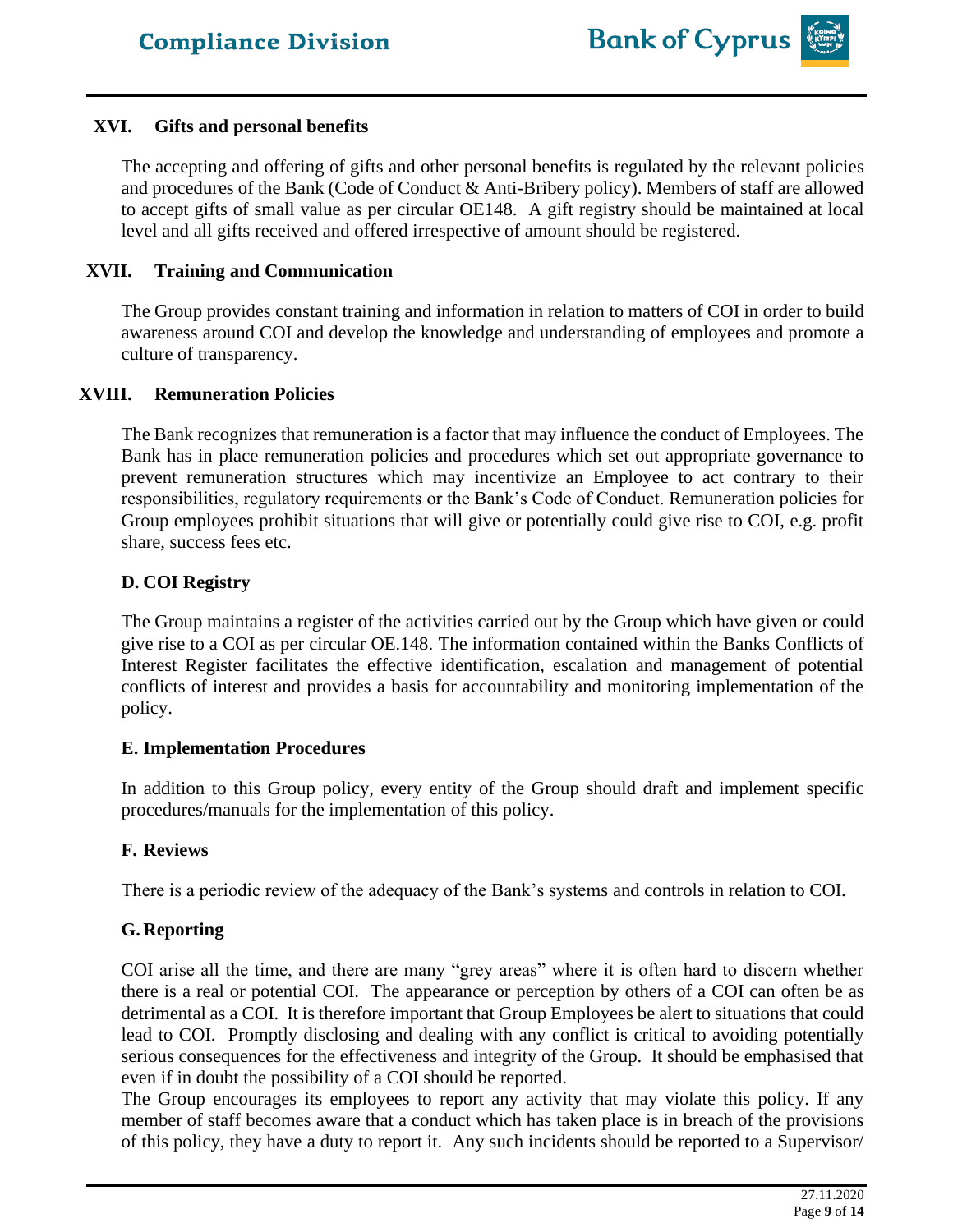

Line Manager or via the Whistleblowing line. Omitting to report violations of this policy can be considered as a disciplinary offence.

The CD will submit a report to the NCGC once it completes its own annual assessment following the submission of the self-assessments from obliged persons.

#### **H.Breach of this policy**

Breaches of this Policy will not be tolerated and can lead to disciplinary measures.

Non-compliance issues will be assessed according to their materiality and impact on the Groups reputation and relevant measures will be put in place to take into account also the impact on the capital adequacy and liquidity of the Bank.

# **4.Definitions**

**Conflicts of Interest:** A COI arises when two or more persons have competing interests and a duty of care or trust exists between the persons. It can arise in any area of the Group's operations during the provision of services to a client and which could be in favor of the interests of the Group or of the interests of any relevant person or of the interests of any other client and may be against the interests of the first client. COI broadly: (a) actual conflict- there is a real, existing conflict (b) potential conflict- there is or could be a situation that may result in a conflict and (c) perceived conflict – there is or could be a situation that may appear to be a conflict even if this is not the case

**Chinese walls:** A Chinese wall is an established arrangement or series of arrangements, whereby confidential/sensitive information held by employees in one part of a Group entity is kept secret from individuals in other parts of the Group entity. This enables divisions of the same Group entity outside the particular Chinese wall to operate without regard to the information held within it.

**Clients:** The definition includes (a) existing clients of the Bank (b) potential clients (c) past clients where fiduciary or other duties remain in place.

**Inside/ Confidential Information**: Information which has not been made public, relating directly or indirectly, to one or more issuers of financial instruments and which if it were made public would be likely to have a significant effect on the prices of those financial instruments or on the price of related derivative financial instruments. This information includes any information that a reasonable investor may take into account when making his/her investment decision. Regarding the persons who are charged with the execution of orders concerning financial instruments, confidential information is considered as the information provided by a client regarding pending orders, which are directly or indirectly related to one or more issuers of financial instruments and which if made public would be likely to have a significant effect on the prices of those financial instruments or on the price of related derivative financial instruments. To facilitate the implementation of this principle the Group has issued (a) the Group-Wide Dealing Policy and (b) the Dealing Code.

#### **Obliged Persons**

- Members of the Board
- Divisional Directors reporting directly to ExCo
- Other Divisional Directors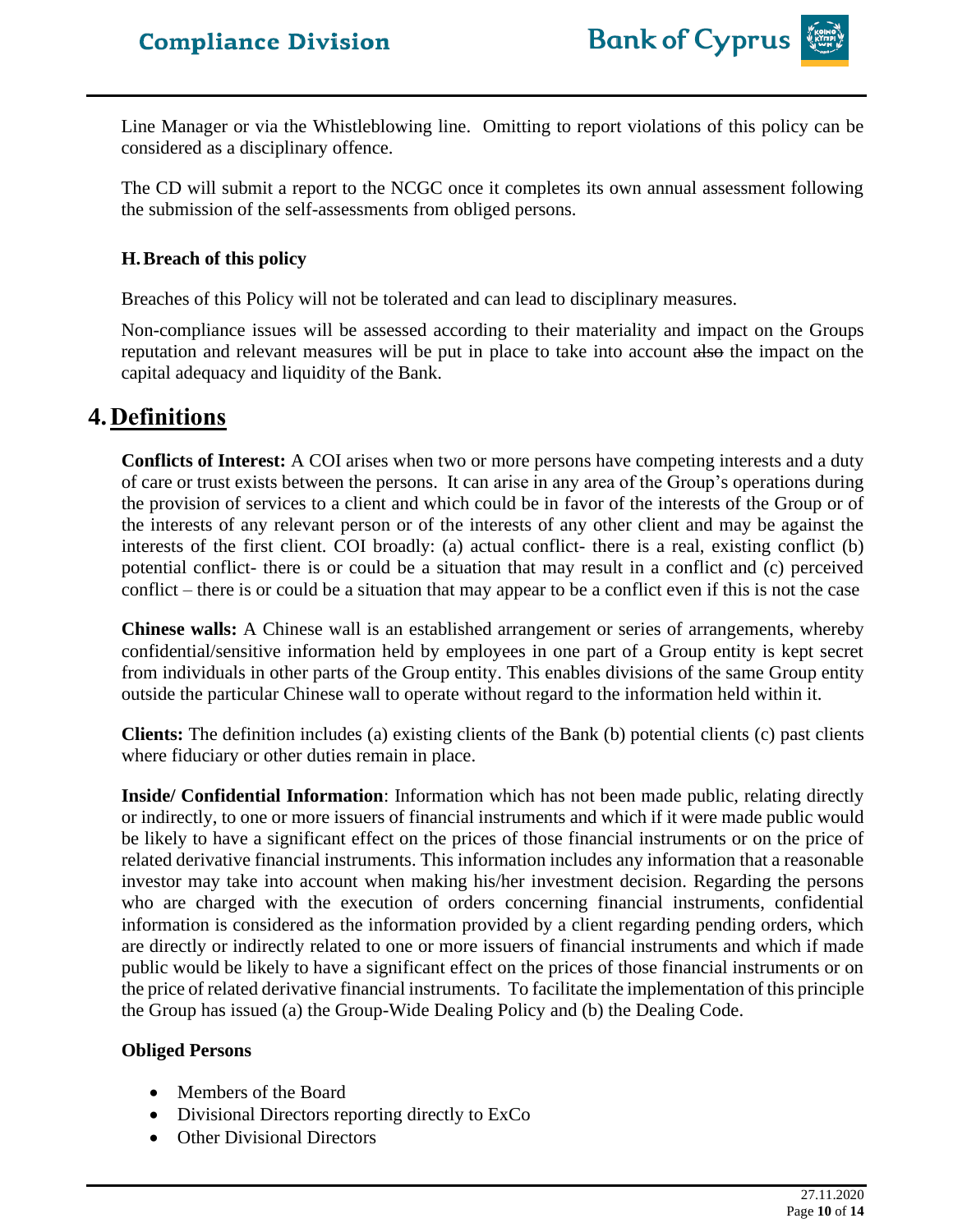• Any other position that creates or may create potential COI as well as, in relation with the Group's contractors, agents and other Relevant Persons (see section 4 Definitions).

**Personal Transactions:** Trade in a financial instrument effected by or on behalf of a Relevant Person, where that Relevant Person is acting outside the scope of the activities he/she carries out in that capacity and the trade is carried out for the account of the Relevant person or any person with whom he/she hasfamily relationship or close links and the trade is forbidden under the Market Abuse framework or the trade will result to the abuse or the improper disclosure of confidential / inside information or could be in breach of the legal obligations of the Group.

**Relevant persons:** A Member of the management body, Manager, Employee, Partner or any person that is participating to the provision of services by the Group which due to his/her position or due to his /her participation to certain Group Services or due to his /her relationship with the Group has access to specific information that is not widely known and his/her involvement in such services may rise to a conflict of interest.

# **5.Roles & Responsibilities**

All responsibilities should be clearly assigned, explained and monitored (please refer to *Appendix B*).

# **6.Legal & Other Framework**

- Directive to Credit Institutions on Governance and Management Arrangements in Credit Institutions 2014.
- The law which provides for the provision of investment services, the exercise of investment services, activities, the operation of regulated markets and other related matters Law 87/17.
- Cyprus Securities and Stock Exchange Law 14(I)/93
- EU Regulation 596/2014 on Market Abuse (Market Abuse Regulation, MAR).
- Any laws that relate to the management of COI.
- Group Policies: Code of Conduct, Anti- Bribery, Fraud, Group Wide-Dealing Policy, Board Manual, MiFID Conflicts of Interest, Corporate Governance Policy, Procurement Policy, Inducements and Fees Policy, Whistleblowing Policy etc.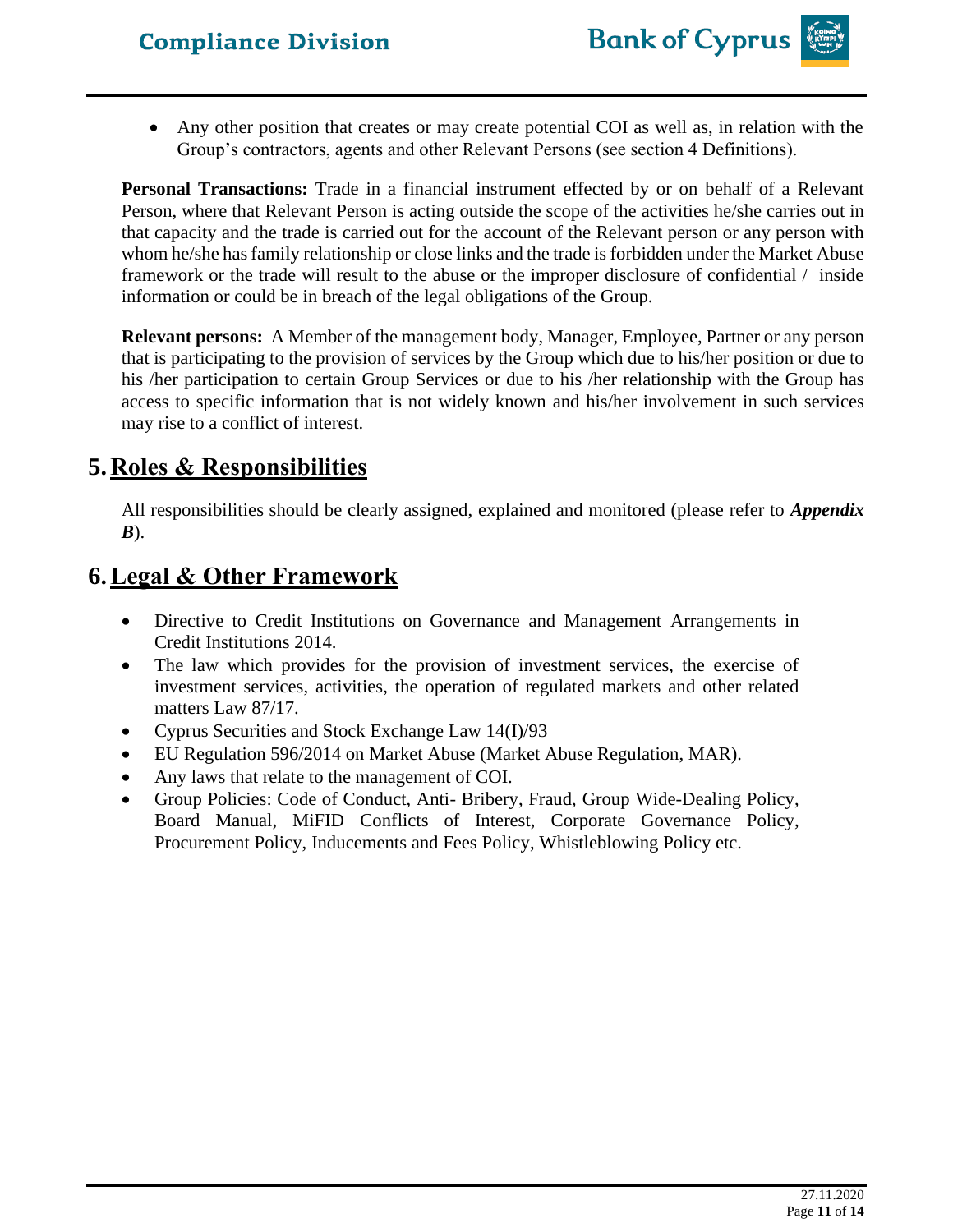

# **Appendix A**

#### **Non-Exhaustive List of common types of what may be considered as COI**

COI relating to clients can be broadly described as scenarios where the Bank, an Employee or a third party representative:

- i. Might have a financial gain or avoid financial damage at the expense of the client
- ii. Has an interest in the outcome of a service provided to the client or of a transaction carried out on behalf of the client, which is different from the interest of the client in that outcome.
- iii. Has a financial or other motive to favour the interests of a client or group of clients at the expense of the interest of another client.
- iv. May engage in business and trading activities for its own account and/or client accounts whilst other clients are active in relevant markets.
- v. May receive or provide substantial gifts or entertainment that may influence behavior in a way that conflicts with the interests of the Clients of the Bank (e.g. entertainment or hospitality the cost of which is in excess of what is considered reasonable and accepted business practices).
- vi. Has a financial or other incentive to favour the sale of a particular product or service to a client which is not in the best interest of the client
- vii. An entity of the Group may provide investment advice or discretionary portfolio management services to its clients and the Bank may also recommend or sell products issued by itself or affiliated companies.
- viii. Uses his position for personal gain or benefit be it a Member of the management body, Manager, Officer or Employee.

COI relating to the Bank can be broadly described as scenarios where:

- i. An Employee's interest in the outcome of a particular activity or transaction differs from the Bank's interest;
- ii. An Employee (or family member) receives a financial or other significant benefit as a result of the employee's position at the Bank which is inappropriate in nature
- iii. An Employee has the opportunity to influence the Bank granting business or making administrative or other material decisions in a manner that leads to personal gain or advantage for the Employee or a family member,
- iv. An Employee's existing financial or other interest or previous engagement in a transaction or activity or relationship with another person, impairs or could impair his/her judgment or/and objectivity in carrying out his/her duties and responsibilities to the Bank
- v. A unit of the Bank favours its interest over another unit of the bank which is inconsistent with the best interest of the Bank including in connections with the selection of vendors or
- vi. A COI arises in connection with a transaction or arrangement entered into between the Bank and a material shareholder or between Group entities due to the close relationship between the parties.
- vii. Members of staff that were involved in the loan granting decision are also involved in a decision relating to the restructuring of that loan.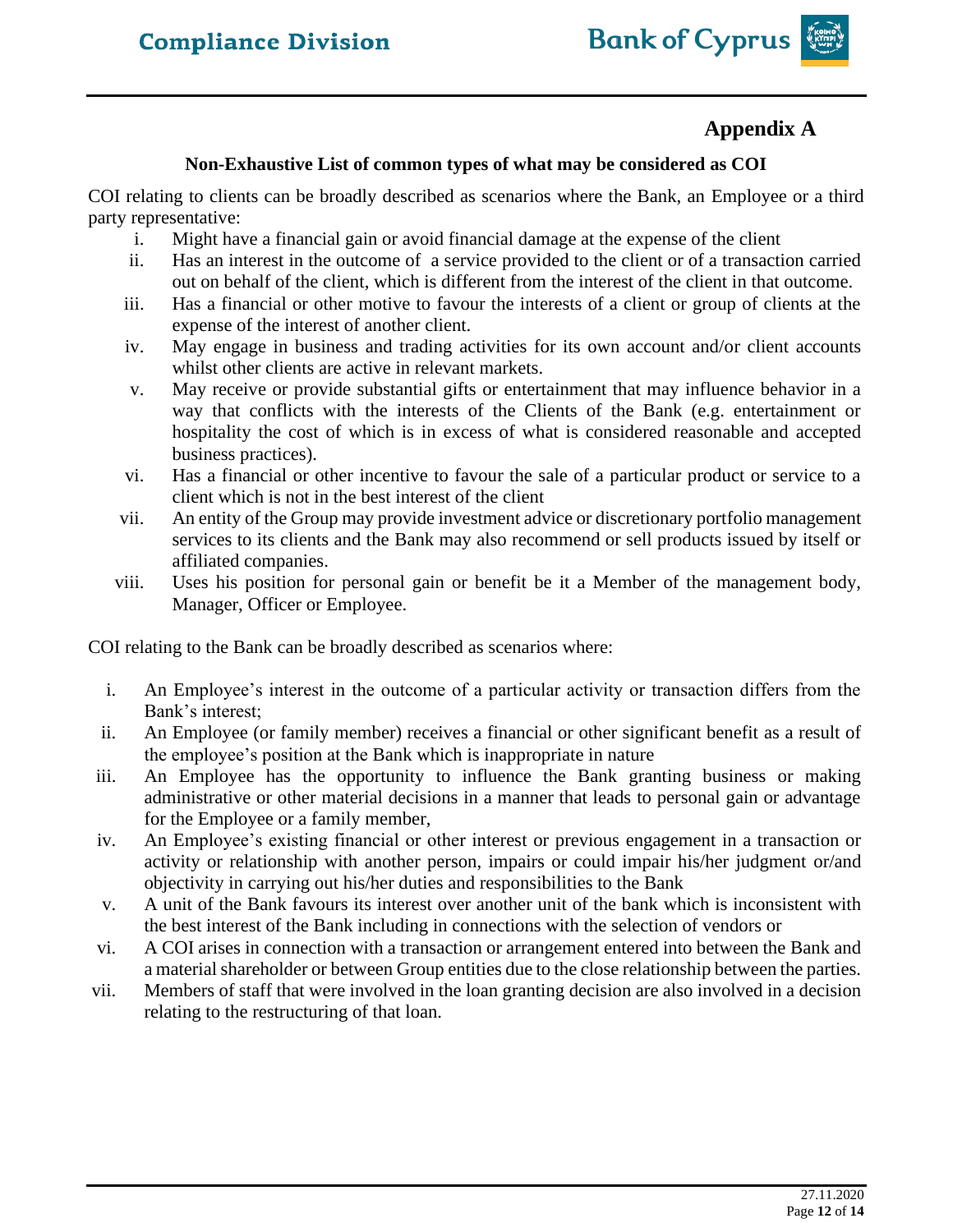

# **Appendix B**

# **RESPONSIBILITIES IN RELATION TO COI**

| Board<br>of           | The Board of Directors is responsible to monitor compliance with the policy. Furthermore it     |
|-----------------------|-------------------------------------------------------------------------------------------------|
| <b>Directors</b>      | is responsible for informing the CBC where non-compliance with the policy (with regard to       |
|                       | Members of the Board) occurs.                                                                   |
|                       |                                                                                                 |
| The NCGC              | The Nominations and Corporate Governance Committee is responsible:<br>$\bullet$                 |
|                       | To approve the policy                                                                           |
|                       | To examine and approve a member serving on the board of another entity to ensure                |
|                       | that any such Board memberships do not create a COI.                                            |
|                       | To review the report submitted by CD                                                            |
| Line                  | Line Managers have the ultimate responsibility for the implementation of this policy and need   |
| <b>Managers</b>       | to enforce with the support of the control functions measures to adhere to this policy. They    |
|                       | should maintain a register of any cases of COI arising from the activities of their departments |
|                       | (at a local level).                                                                             |
| Human                 | Incorporate anti-bribery and corruption principles to the Code of Conduct and Ethics<br>1.      |
| Resources             | 2. Ensure proper COI controls are in place with regards to selecting and appointing new         |
|                       | employees.                                                                                      |
|                       | Train employees on anti- bribery and corruption issues.<br>3.                                   |
|                       | 4. Design and implement disciplinary procedures.                                                |
| Compliance            | Compliance Division should:                                                                     |
|                       | Provide training to staff with regard to this policy.<br>$\bullet$                              |
|                       | Review self-assessments of COI by members of the management body and ExCo and<br>$\bullet$      |
|                       | carry out its own assessment.                                                                   |
| <b>Internal Audit</b> | Internal Audit in accordance with its risk based approach carries out periodic reviews of       |
|                       | relevant controls & procedures in relation to the management of COI, in order to provide        |
|                       | assurance as to the effective implementation of the provisions of this policy.                  |
| Obliged               | Complete a self-assessment annually or whenever a potential COI occurs and submit to CD         |
| persons               |                                                                                                 |
| Organisation          | Organisation Department should drive and coordinate the maintenance and updating of the         |
| Department            | procedures as set out in circular OE148.                                                        |
| All<br>relevant       | Senior Managers are responsible to put in place a framework and implement procedures and        |
| persons,              | controls to identify, escalate and manage COI. Every employee is responsible for identifying    |
| Senior                | and escalating potential COI so that they may be appropriately managed and resolved.            |
| Management            | All must adhere to the rules of this policy                                                     |
| and staff             |                                                                                                 |

*The information contained on this website is provided only as general information. The material on this website is owned by Bank of Cyprus Holdings Plc.*

*While Bank of Cyprus Holdings Plc endeavors to keep information up to date, it makes no representations or warranties of any kind, express or implied, about the completeness accuracy, suitability or availability with respect to the information contained on the website for any purpose. Any reliance you place on such information is therefore strictly at your own risk.* 

*In no event will Bank of Cyprus Holdings Plc be liable for any loss or damage including without limitation, indirect or consequential loss of damage, or any loss or damage whatsoever arising out of, or in connection with the use of this website's information.*